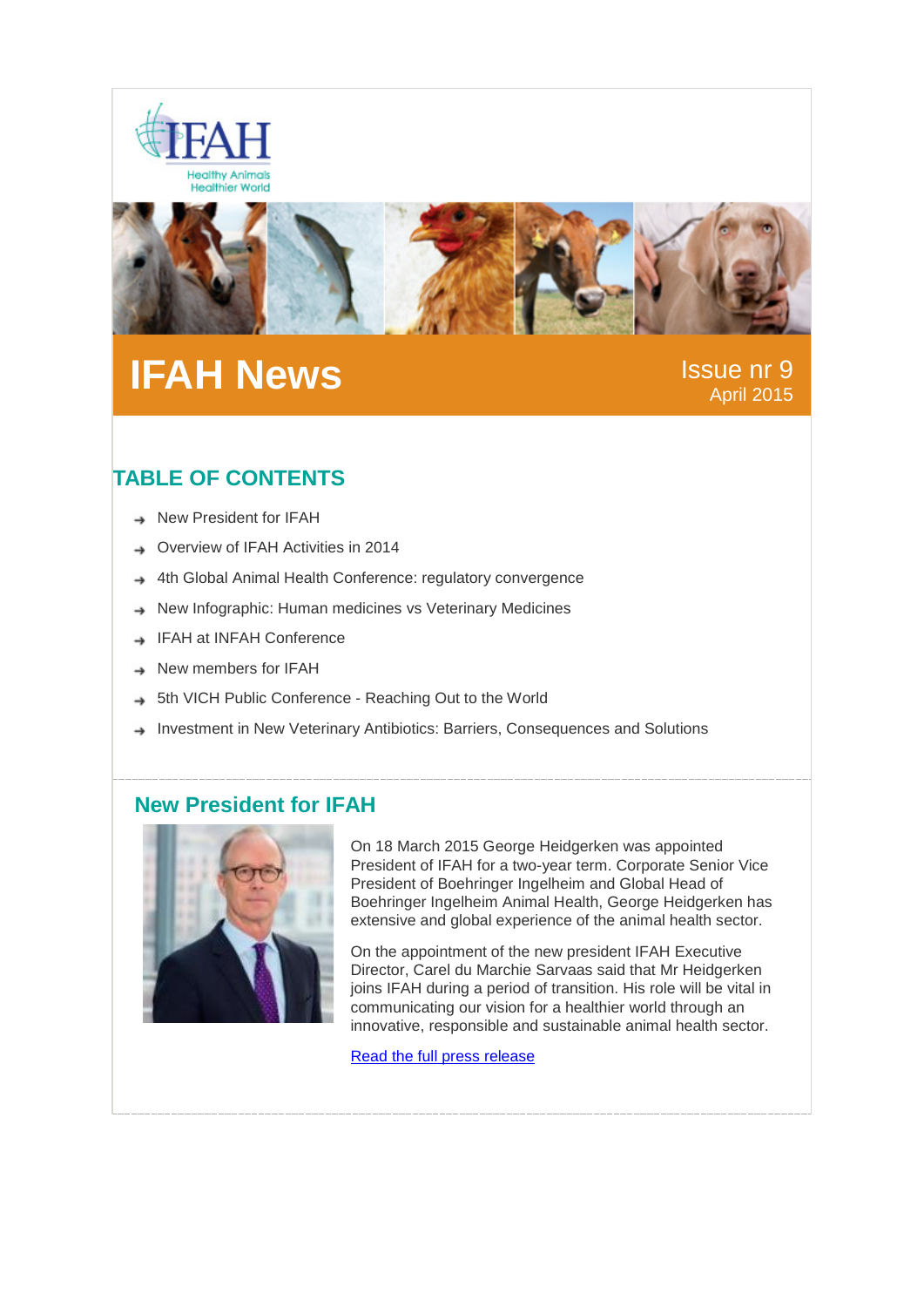



IFAH has published a report providing an overview of activities for the animal health industry in 2014. By region, it includes a summary of member associations' achievements around the world:

- **Europe**
- North America
- South America
- Asia and Africa
- Australia and New Zealand

Download the report from our website: [www.ifahsec.org](http://www.ifahsec.org/overview-of-activities-in-2014-summary-of-animal-health-associations-achievements-around-the-world/)

## **4th Global Animal Health Conference: Regulatory Convergence**



Taking place on 24-25 June 2015 in Dar Es Salaam, Tanzania, the 4th Global Animal Health Conference will focus on regulatory convergence for veterinary product registration. Discussions will centre on developing countries and how to enable the widest availability of high quality, safe and efficacious products in these markets, with an emphasis on Africa, and East Africa in particular.

The conference is funded by the Bill & Melinda Gates Foundation and is supported by an Organising Committee consisting of the OIE, the European Medicines Agency, the US Food and Drug Administration (FDA), GALVmed, the Tanzania Food and Drug Authority (TFDA), the West African Economic and Monetary Union (UEMOA) and the Drug Information Association (DIA).

Capacity at the conference is limited so [visit the IFAH website for the application form.](http://www.ifahsec.org/4th-global-animal-health-conference-regulatory-convergence/)

For more detail you can also download the [save the date flyer!](http://www.ifahsec.org/wp-content/uploads/2015/02/4GAHCflyer.pdf)

### **New Infographic: Veterinary Medicines vs Human Medicines**



IFAH has recently published an infographic entitled 'We are similar, but we are not the same: veterinary medicines vs human medicines.

Explaining a number of differences between the two sectors, including who the products are made for and how they are used, the infographic outlines some of the processes involved with developing and marketing veterinary medicines.

[Download the infographic](http://www.ifahsec.org/infographic-veterinary-medicines-vs-human-medicines/)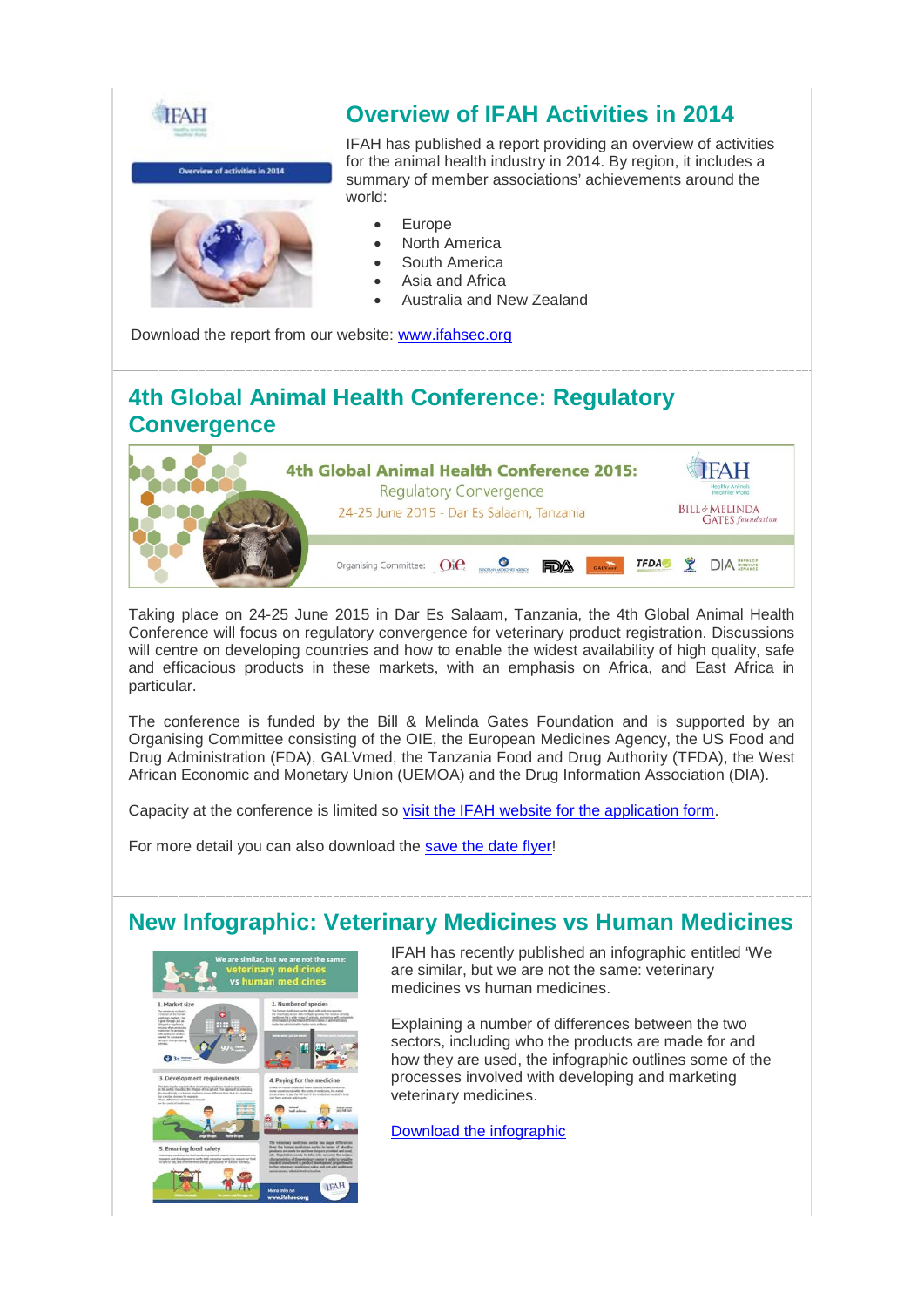### **IFAH in India and China**



In February 2015, IFAH's Executive Director spoke at a conference in Dehli organised by the Indian Federation for Animal Health [\(INFAH\)](http://www.infah.org/). The conference theme was "Healthy Animals – Healthy India: The contribution of the Indian animal health industry towards healthy animals and healthier India". The event was attended by some 100 government, industry, academic and the media. The Executive Director also took the opportunity to meet officials at the ministry to discuss regulatory challenges.



At the 23rd meeting of the Chinese Veterinary Drug Association (CVDA) in March IFAH's Executive Director presented the association to leading government officials attending. The meeting organised by the rotating presidency under Boehringer-Ingelheim considered implementation of the new 2D code, the trends in animal husbandry and other regulatory developments.

#### **New members for IFAH**



IFAH is pleased to welcome two new member companies: Ceva Santé Animale and Phibro Animal Health Corporation.

The association now counts the top ten global animal health companies as members and represents around 80% of the market in animal health.

## **5th VICH Public Conference - Reaching Out to the World**



The 5th VICH Public Conference will be held in Tokyo, Japan on 28-29 October 2015. Under the theme, 'Reaching Out to the World', the programme will focus on the contribution of VICH to the global One Health approach, the contribution of VICH to animal welfare in tests for veterinary medicinal products and the benefits of the VICH Outreach Forum to all countries.

The conference will be hosted by IFAH member association JVPA - Japan Veterinary Products Association.

For a draft programme visit the conference website: <http://vich5.com/> or [www.vichsec.org.](http://www.vichsec.org/)